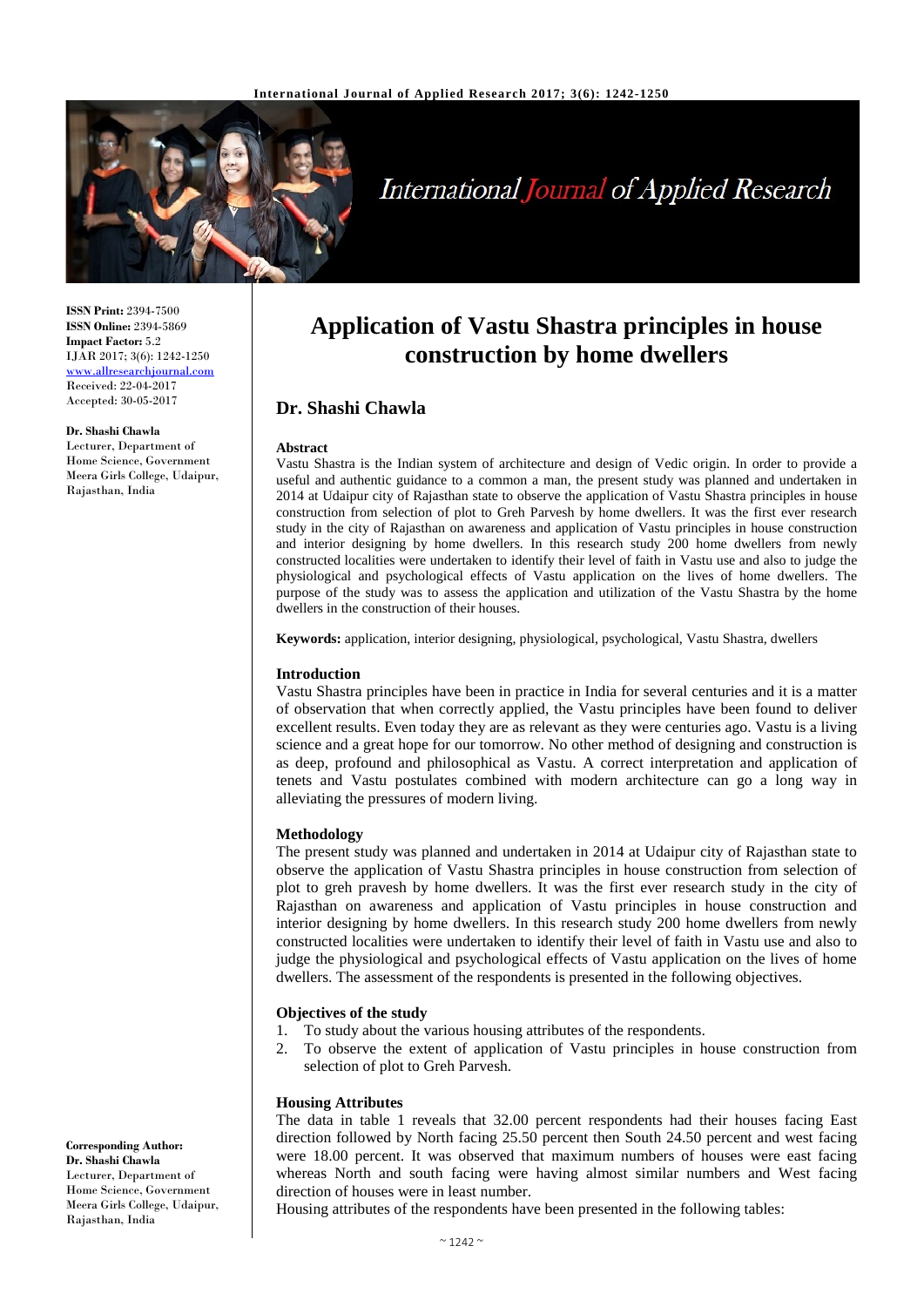#### **Table 1:** Direction of Plot of the Home Dwellers

| <b>Direction of Plot</b> |                | $\frac{6}{6}$ |
|--------------------------|----------------|---------------|
| East                     |                | 32.00         |
| West                     | $\sim$         | 18.00         |
| North                    |                | 25.50         |
| South                    | 4 <sup>c</sup> | 24.50         |
| Total                    | 200            | 100.00        |



**Fig 1:** Direction of Plot of the Home Dwellers

**Table 2:** Shape of the plot of the Home Dweller

| <b>Shape of the Plot</b> |     | $\frac{0}{0}$ |
|--------------------------|-----|---------------|
| Rectangle                | 159 | 79.50         |
| Square                   | 32  | 16.00         |
| Triangular               |     | 0.00          |
| Round / Circular / Oval  |     | 3.50          |
| Any other                |     | 1.00          |
| Total                    | 200 | 100.00        |

Table 2 reveals that more than three- fourth (79.50%) of respondents had rectangle shaped plot and only 16.00 percent were living in square shaped plots. It was very surprising that no one was residing in the triangular shaped plot. It was

further observed that only 03.50 percent of the respondents had round / circular/oval shaped house followed by 1.00 percent living in any other *i.e.* quadrangle shape.



**Fig 2:** Shape of the plot of the Home Dweller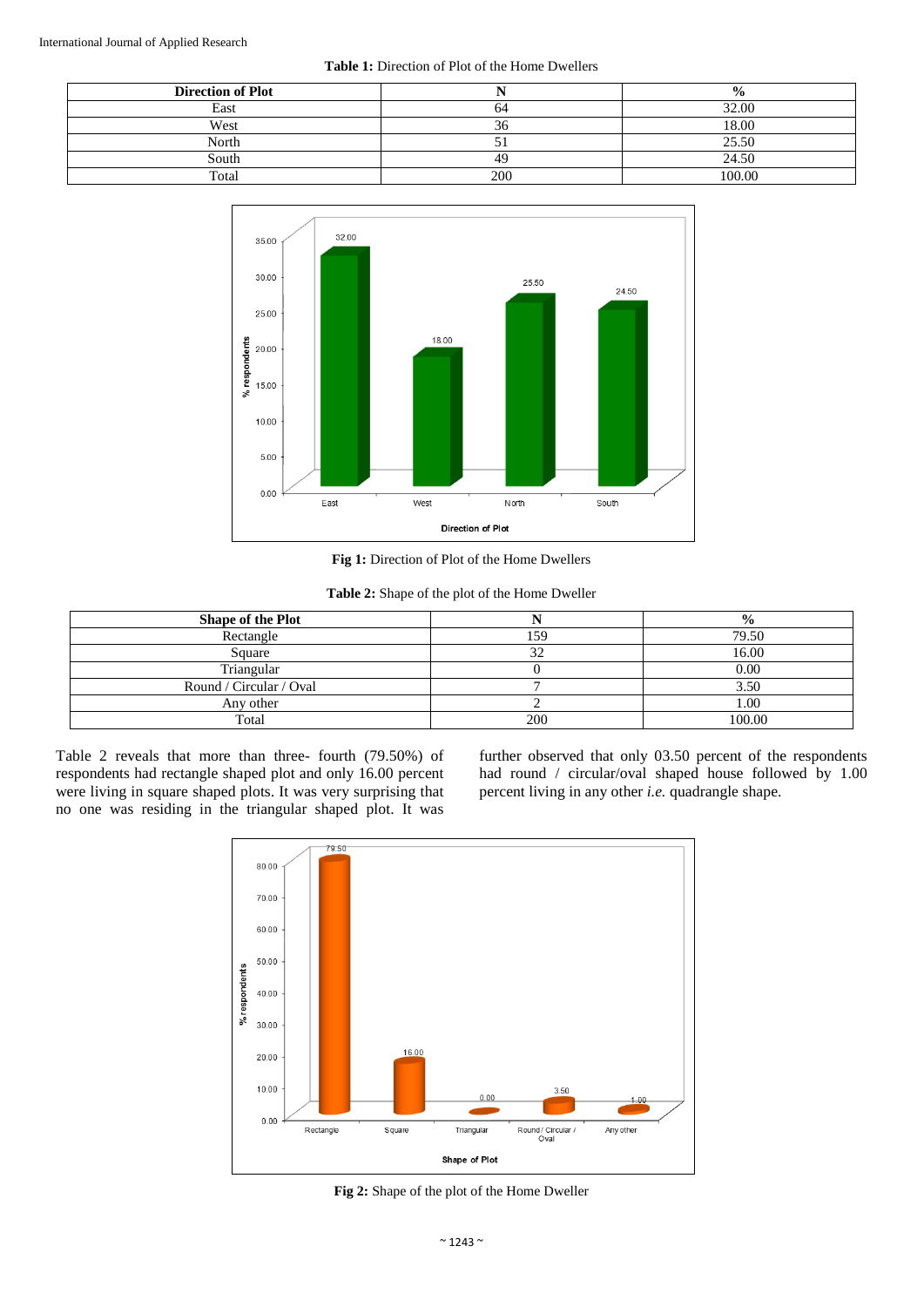**Table 3:** Duration of Stay in years in the house by the Home Dwellers

| <b>Duration of Stay</b> |    |       |
|-------------------------|----|-------|
| 5 or less years         | 99 | 49.50 |
| $6 - 10$ years          |    | 33.50 |
| 10 to 12 years          |    | 17.00 |
| Total                   |    |       |

Results regarding duration of stay in years showed that almost half of the home dwellers (49.50%) were residing in their homes since five years or less than five years that may be either one, two, three, four, five, six months or one to two, three, four or five years period of stay. It is aparant from the table that 33.50 percent of the respondents were staying in their residences since six to ten years followed by 17.00 percent who came in the category of 10 to 12 years period of stay in their homes.



**Fig 3:** Duration of Stay in years in the house by the Home Dwellers

| Table 4: Familiarity with term Vastu Shastra |     |               |  |  |
|----------------------------------------------|-----|---------------|--|--|
| <b>Response</b>                              |     | $\frac{0}{0}$ |  |  |
| Yes                                          | 183 | 91.50         |  |  |
| Nο                                           |     | 8.50          |  |  |

Total 200 100

The study showed that 91.50 percent of the respondents were familiar with the term of "Vastu Shastra while 08.50 percent were not familiar with the term of Vastu Shastra.



**Fig 4:** Familiarity with the term of Vastu Shastra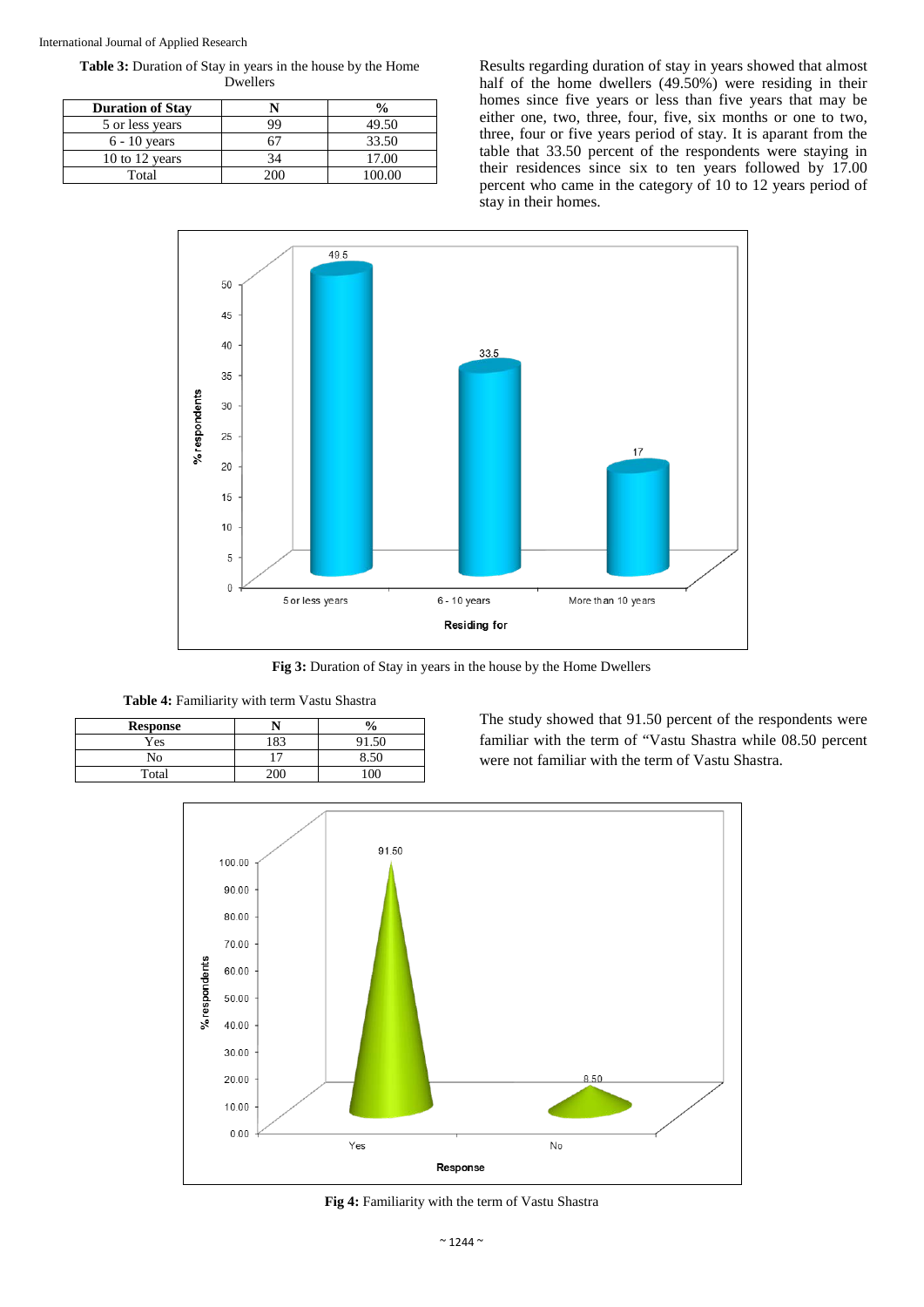| Level of faith    |     | $\frac{6}{9}$ |
|-------------------|-----|---------------|
| <b>Full Faith</b> | 58  | 29.00         |
| Partial Faith     | 52  | 26.00         |
| Average           | 50  | 25.00         |
| Low               | 30  | 15.00         |
| Very Low          | 10  | 5.00          |
| Total             | 200 | 100.00        |

The study measured the level of faith in five point scale ranking from full faith to very low level faith. The observation of data showed 29. 00 percent of the respondents had full faith followed by 26.00 percent partial faith, 25.00 percent, 15.00 percent and 5.00 percent were having average, low and very low faith respectively in Vastu Shastra principles concerning construction of house and interior designing of various rooms in a home. It is concluded that 80.00 percent of the respondents had shown their faith level in Vastu use to large extent while 20.00 percent of the respondents also had shown their faith to some extent.



**Fig 5:** Level of faith in Vastu Shastra Principles

**Table 6:** Application of Vastu Shastra Principles by the Respondents

| Application                        |     |       |
|------------------------------------|-----|-------|
| <b>Construction of House</b>       | .64 |       |
| <b>Renovation of House</b>         | 30  | 15.00 |
| <b>Construction and Renovation</b> |     |       |
| <b>Interior Designing</b>          |     | 37.50 |

It is obvious from the above table that sizeable number of houses (82.00%) was constructed by applying the principles of Vastu Shastra in house construction from plot selection to Greha Pravesha. Regarding renovation of houses, only such 15.00 percent of the respondents had made alteration in

construction of kitchen/ toilet/ septic tank or boring point and furnishings of rooms in accordance with Vastu who had purchased ready built houses from other builders. While least number of the respondents (7.00%) who had themselves constructed their houses and later on they renovated and furnished them in accordance with principles of Vastu Shastra. Regarding interior designing of the various rooms it was seen that 37.50 percent of the dwellers had applied Vastu Shastra principles in interior designing by consulting interior designer and also self trained family member if any in their own house. Remaining people did not hire interior designer but they arranged the rooms themselves by their self awareness of Vastu rules.



**Fig 6:** Application of Vastu Shastra Principles by the Respondents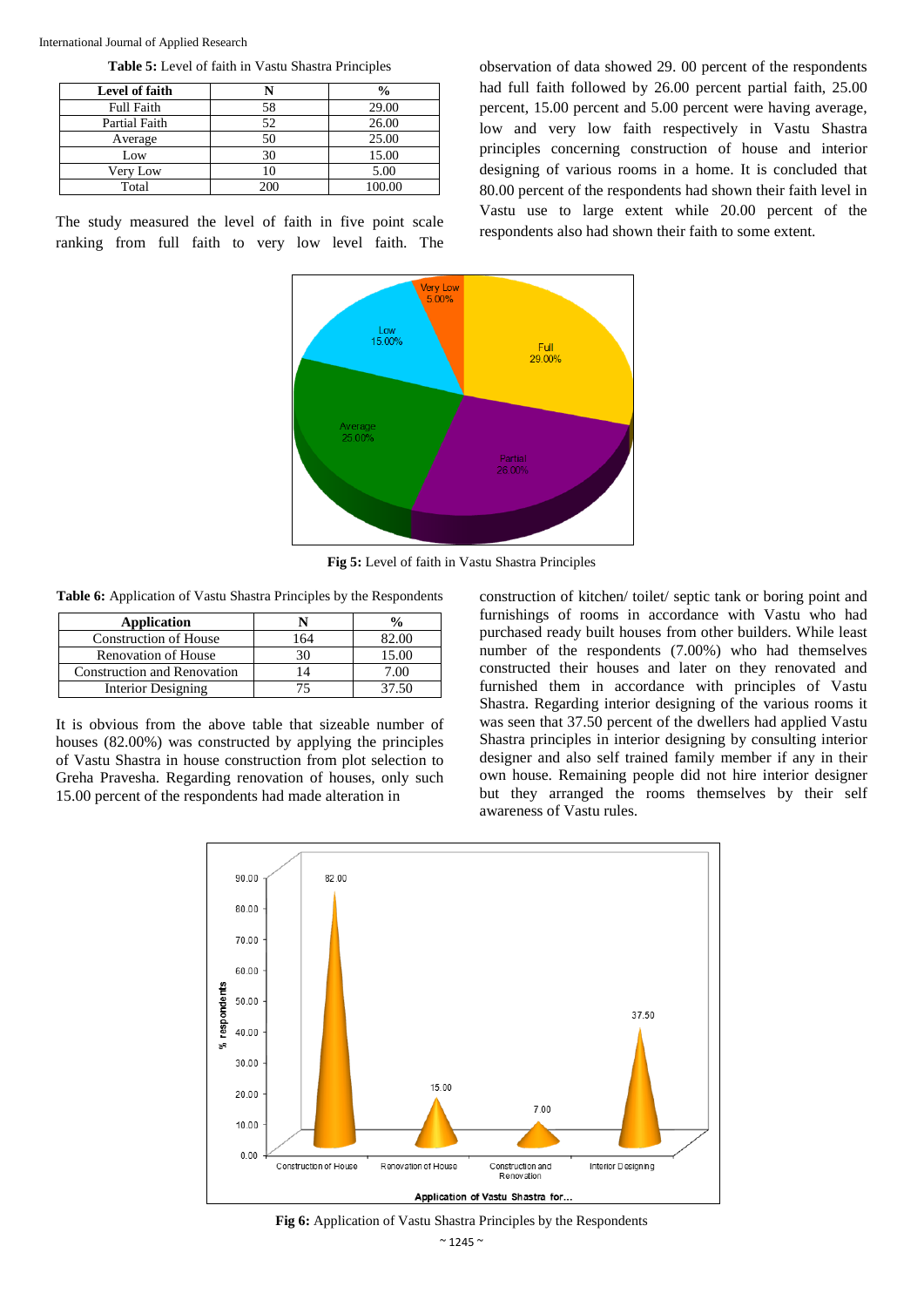**Table 7:** Consultation with Expert by the Respondents during Construction of the House

| <b>Consultation</b>      |     | $\frac{0}{0}$ |
|--------------------------|-----|---------------|
| Architect                | 104 | 52.00         |
| Civil Engineer           | 92  | 46.00         |
| Contractor               | 156 | 78.00         |
| Vastu Shastri            |     | 7.50          |
| Astrologer / Jyotish     | 120 | 60.00         |
| Any Other (pls. mention) |     | 46.00         |

Table 13 depicts that little more than half (52.00%) of the respondents had consulted architects followed by 46.00 percent civil engineers for construction of house. Out of the total selected households, majority of these (78.00%) were built by consulting contractors and only 07.50 percent by consultation of Vastu shastries. Further 60.00 percent of the respondents had consulted astrologer/jyotish especially for bhumi poojan and greh prevesha ceremony. It was also observed that near about half of the houses (46.00%) were constructed by self-awareness of respondents themselves in addition with the consultation of others *i.e.* contractor/engineer etc.



**Fig 7:** Consultation with Expert by the Respondents during Construction of the House

| Table 8: Consultation with Interior Designer in furnishing of Home |  |  |  |
|--------------------------------------------------------------------|--|--|--|
|                                                                    |  |  |  |

| <b>Consultation</b> |     | $\frac{1}{2}$ |
|---------------------|-----|---------------|
| Yes                 |     | 35.00         |
| No                  | 130 | 65.00         |
| Total               |     |               |

The data in the table 8 submits that only 35.00 percent of the respondents showed their nod with respect to consulting of an interior designer in furnishing of their home. It was more surprising fact that 65.00 percent of the respondents avoided to take such an expertise and designed their home on their own as per vastu norms.



**Fig 8:** Consultation with Interior Designer in furnishing of Home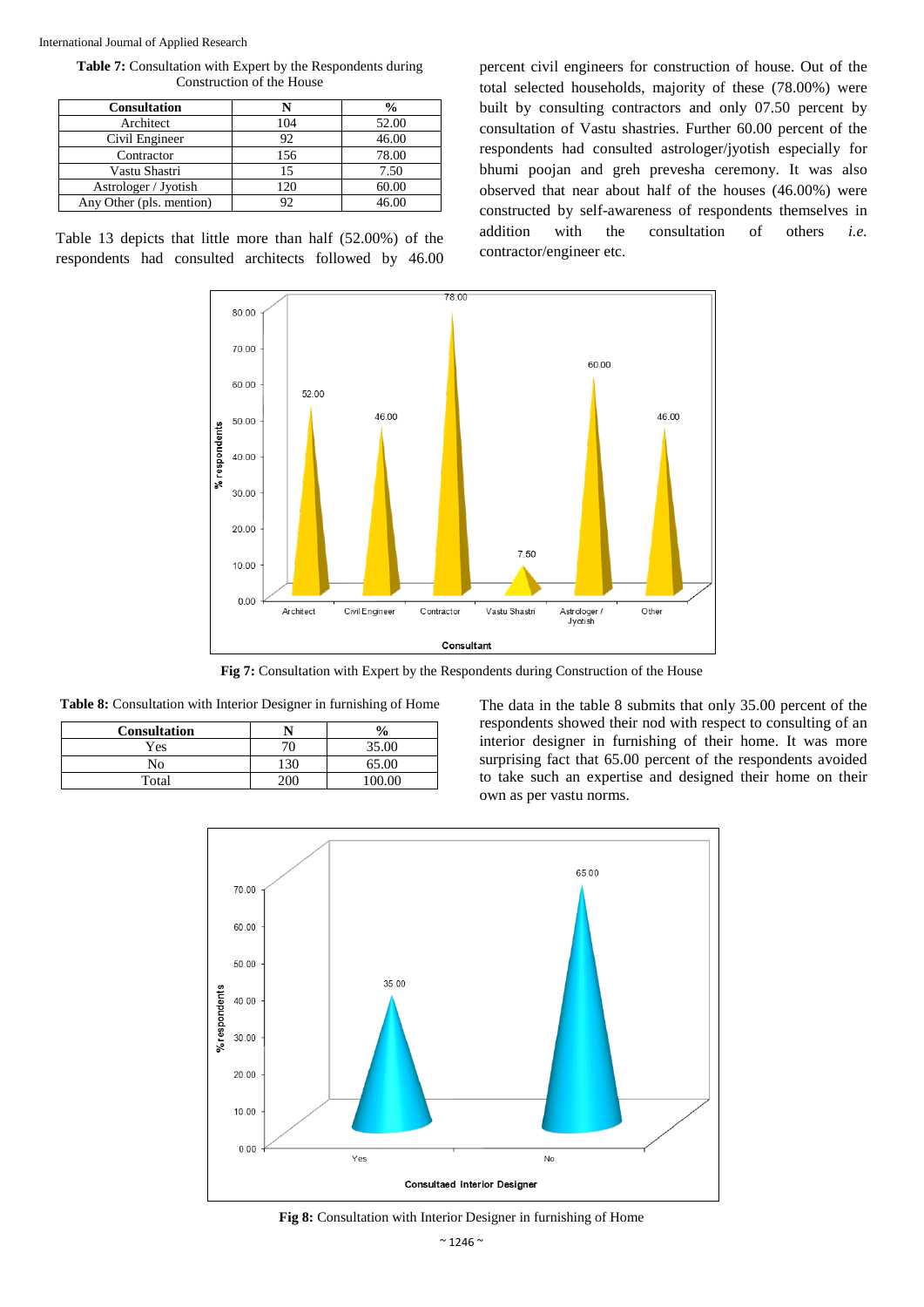

**Fig 9:** Extent of application of Vastu principles in house construction from selection of plot to Greh

Vastu for house involves several important traits, which depicts unique style in building and in every room of your home. Constructing a house by closely sticking with the Vastu principles greatly bring peace, success and opulence to the dwellers residing in the home. Moreover, a good Vastu Shastra drives away the negative powers and brings holiness and supreme powers into the home. Hereunder researcher makes an attempt, to know from the respondents about Vastu application and its implementation in house and rooms by closely sticking with the Vastu norms. The findings of the actual observation by the researcher in Vastu application by home dwellers reveal significant results of Vastu construction hereunder:

|  |  | Table 9: Application of Vastu Principles in Selection of Plot n=200 |
|--|--|---------------------------------------------------------------------|
|  |  |                                                                     |

| <b>Principles</b>                                            |  | <b>Applied</b> | <b>Not Applied</b> |               |
|--------------------------------------------------------------|--|----------------|--------------------|---------------|
|                                                              |  | $\frac{0}{0}$  |                    | $\frac{6}{9}$ |
| Living in North/East / West direction house but not in South |  | 80.50          | 39                 | 19.50         |
| Living in Rectangular or square house                        |  | 95.50          |                    | 4.50          |
| Our commercial place (Shop / Factory / Office) is in south   |  | 34.00          | 132                | 66.00         |

#### **Selection of Plot**

The direction of the plots plays a very important role in its construction. Different directions are beneficial for various types of persons and organizations. One should be very cautious while making a selection of his futuristic home. The other most important aspects of construction of the house are shape, surroundings and environment of the plot combined with five elements of nature and eight cardinal directions as also emphasized by Alexander (2004) [1].

During the course of survey, the researcher tried to know about these facts by observing personally with the help of a vastu compass as evident from the above table that 80.50 percent of the respondents had applied the principle of selection of a plot and opted to live either in North/ East / West direction house and only 19.50 percent were found to live in a plot facing South direction. According to them,

reason for having their house in South was non availability of plot or house in any other direction and lack of resources. While on the other hand, some of the respondents found them proliferated with their south living house due to more family income coming from the south facing house.

Regarding application of vastu principle in accordance with shape of the plot, a majority of the house occupiers (95.50%) had applied it and was living either in a rectangular or square shaped house. A very small number of the home dwellers (4.50%) had not applied this principle and opted to any other shaped house ie circular / round/ quadrangle etc.

Further it was also seen by the researcher that a little more than one third (34.00%) of the total respondents had their commercial place (Shop / Factory / Office) in south direction whereas remaining 66.00 percent had not any commercial property.



**Fig 10:** Application of Vastu principles in Selection of a Plot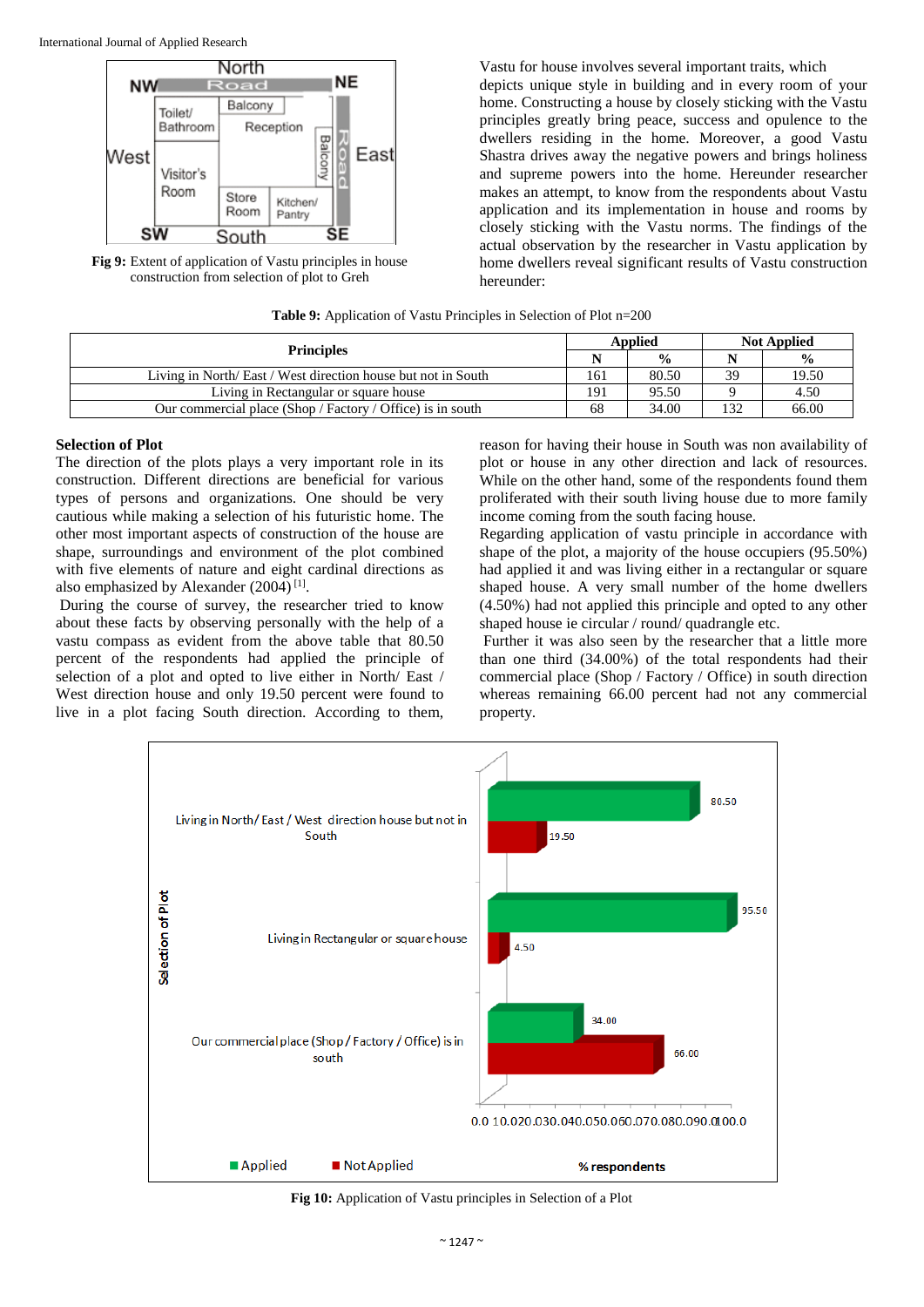| Table 10: Application of Vastu Principles in Beginning of Construction n=200 |  |  |  |  |  |
|------------------------------------------------------------------------------|--|--|--|--|--|
|------------------------------------------------------------------------------|--|--|--|--|--|

| <b>Principles</b>                                                                                          |     | <b>Applied</b> |     | <b>Not Applied</b> |  |
|------------------------------------------------------------------------------------------------------------|-----|----------------|-----|--------------------|--|
|                                                                                                            |     | $\frac{0}{0}$  |     | $\frac{6}{6}$      |  |
| Before beginning construction house planning was done in clockwise direction                               | 139 | 69.50          | -61 | 30.50              |  |
| Bhumi Poojan of my plot was done in North-East corner                                                      | 178 | 89.00          |     | 11.00              |  |
| The bore well/underground water storage tank is in North-East corner                                       | 149 | 74.50          |     | 25.50              |  |
| Septic tank in my house is in North or West direction at least two feet away from the plinth of the house. | 154 | 77.00          | 46  | 23.00              |  |
| Digging of foundation work was done from North-East corner to South-West corner                            | 128 | 64.00          |     | 36.00              |  |

## **Beginning of Construction**

The table above depicts the vastu principles applied before beginning of construction of houses. Most of the respondents (89.50%) got Bhumi Poojan in North-east corner and only 11.00 percent of the respondents had shown their ignorance about this vastu norm It was reported by more than two third of the respondents (69.50%) that house planning was done in clockwise direction before start of construction of their plots. On other hand 30.50 percent of the respondents had not followed this vastu fact. On further step of construction, it was very interesting to note that three fourth (74.50%) of the

respondents had got built their bore well/underground water storage tank in north-east corner while only 25.50 percent of the respondents remained dormant and did not apply this vastu principle.

On step ahead, 77.00 percent of the occupiers had got built septic tank in North or West direction and at least two feet away from the plinth of the house while 23.00 percent remained away from this fact.

The data obtained reflected that majority of the respondents *i.e.* 64.00 percent of the respondents got digging of their house foundation work from North-east corner to South-west corner while 36.00 percent had not applied this doctrine.



**Fig 11:** Application of Vastu Principles in Beginning of Construction

**Table 11:** Application of Vastu Principles in the Entrance Verandah n=200

| <b>Principles</b>                                                     |     | <b>Applied</b> |    | <b>Not Applied</b> |  |
|-----------------------------------------------------------------------|-----|----------------|----|--------------------|--|
|                                                                       |     | $\frac{0}{0}$  |    | $\frac{6}{9}$      |  |
| Verandah in my house is in North or East part of the house            | 150 | 75.00          | 50 | 25.00              |  |
| The swing in my house is in E-W axis (if exists)                      | 69  | 34.50          |    | 65.50              |  |
| Shore rack is in North-West of verandah                               | 102 | 51.00          | 98 | 49.00              |  |
| I do not have underground tank or septic tank under the main entrance | 49  | 74.50          |    | 25.50              |  |

## **The Entrance Verandah**

The entrance of verandah is one of the very important features of the vastu principle as it reflects the panorama of a house. When respondents were queried to know about application of this principle, exact three-fourth (75.00%) of the respondents had applied it by constructing Verandah in North or East part of the house while 25.00 percent did not follow it. Following other holy vastu aspect 74.50 percent of the respondents had not constructed septic tank under the main entrance while

25.50 percent did not follow this vastu principle and were having septic tank under the main entrance.

The researcher also came to know that 34.50 percent of the respondents had the swing in house in E-W axis while 65.50 were not having swing in their house. It was also found that 51.00 percent of the respondents had applied the principle of keeping their shoe rack in North- west of verandah while others not.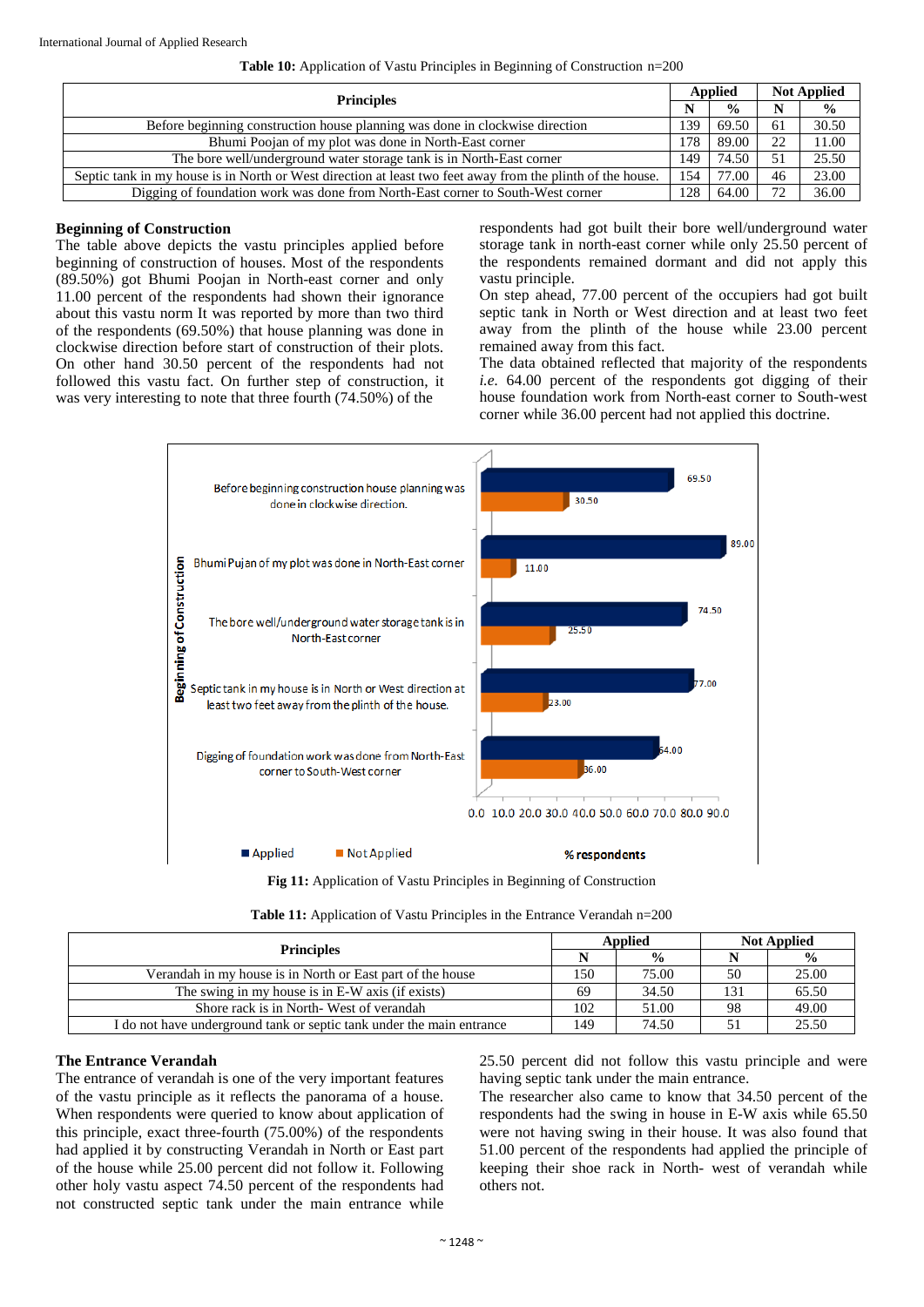

**Fig 12:** Vastu Application in the Entrance Verandah

| <b>Table 12(a):</b> Average Application of Vastu principles for a |
|-------------------------------------------------------------------|
| Particular Factor n=200(for each factor)                          |

| Factor                    | Application |  |  |
|---------------------------|-------------|--|--|
| Selection of Plot         | 70.00       |  |  |
| Beginning of Construction | 74.80       |  |  |
| The Entrance Verandah     | 58 75       |  |  |

Table 41(a) describes about average level of application for a particular factor. After analysis of results it was found that on an average the application of vastu principles by the home dwellers was 70.00 percent in plot selection, 74.80 percent in beginning of construction, 58.75 percent in the entrance verandah.

**Table 12(b):** Extent of Application of Vastu Shastra Principles for a Particular Factor

| <b>Extent of Application for a Particular Factor</b> |     | Mean  | SD    | m         | <b>Result</b> |
|------------------------------------------------------|-----|-------|-------|-----------|---------------|
| Selection of Plot                                    | 200 | 70.00 | 22.42 | 6.31      | ***           |
| Beginning of Construction                            | 200 | 74.80 | 29.00 | 7.22<br>. | ***           |
| The Entrance Verandah                                | 200 | 58.75 | 30.05 | $-0.59$   | NS            |

**Inference:** The extent of application about all Vastu Shastra principles in house construction and interior designing by home dwellers for all particular factors given in the above table (41b) was found to be significantly higher than the normal assumed level except for entrance verandah. The extent of application about entrance verandah was found to be significantly slightly lower than the normal assumed level.

**Table 12(c):** Extent of Application of Vastu Principles **N Mean SD t Df Result** Application of Vastu 200 72.28 16.39 11.06 199

To check average level of application of Vastu principles in construction of house and interior designing by home dwellers, the extent of application of Vastu in their homes or work places was tested statistically. The test results are given in the table above (41c). Test results show that the extent of application of Vastu in their homes and various work places was significantly higher than the standard/ assumed level  $(t =$ 11.06,  $p \leq 0.001$ ). Hence on the basis of our sample respondents, on an average it is concluded that people are applying Vastu at significantly higher level in their homes and work places also.



 $~^{\sim}$  1249  $~^{\sim}$ **Fig 12(a):** Extent of Level of Application of